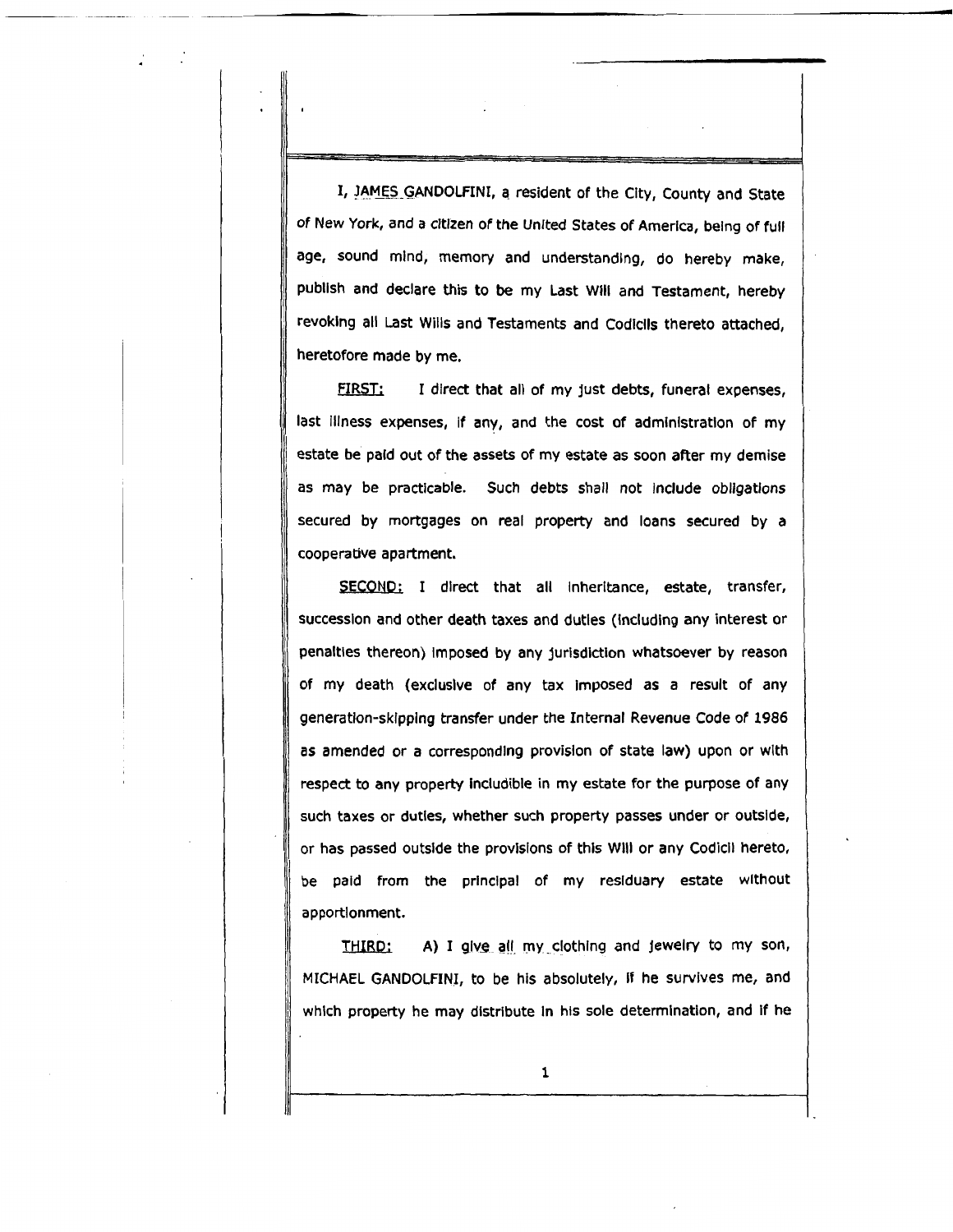does not survive me, then to my wife, DEBORAH LIN, to be hers absolutely, if she survives me, and which property she may distribute in her sole determination, and if she does not survive me,  $t\dot{\phi}$  my Executors to be divided as my Executors shall determine, which determination shall be conclusive and binding upon all persons interested In my estate.

 $B)$  I give all my other tangible personal property (other than currency) to my wife, DEBORAH LIN, to be hers absolutely, If she survives me, and which property she may distribute in her  $\vert$  sole determination, and if she does not survive me, then to my Executors to be divided as my Executors shall determine, which determination shall be conclusive and binding upon all persons interested in my estate.

 $C$ ) Any expenses which may be incurred in selling, storing, packing, shipping and insuring any of such tangible pe property, including any expense which may be incurred in delivering such property to the designated beneficiary or beneficiaries thereof, shall be charged against the principal of my estate and treated as an expense of administering my estate.

FOURTH: I give, devise and bequeath the following:

A) To my assistant, PAULETTE FLYNN BOURNE a/k/a TRIXIE FLYNN, the sum of Two Hundred Thousand (\$200,000.00) Dollars, provided she shall survive me;

B) To my friend, FATIMA BAE, the sum of Fifty Thousand (\$ 50,000.00) Dollars, provided she shall survive me;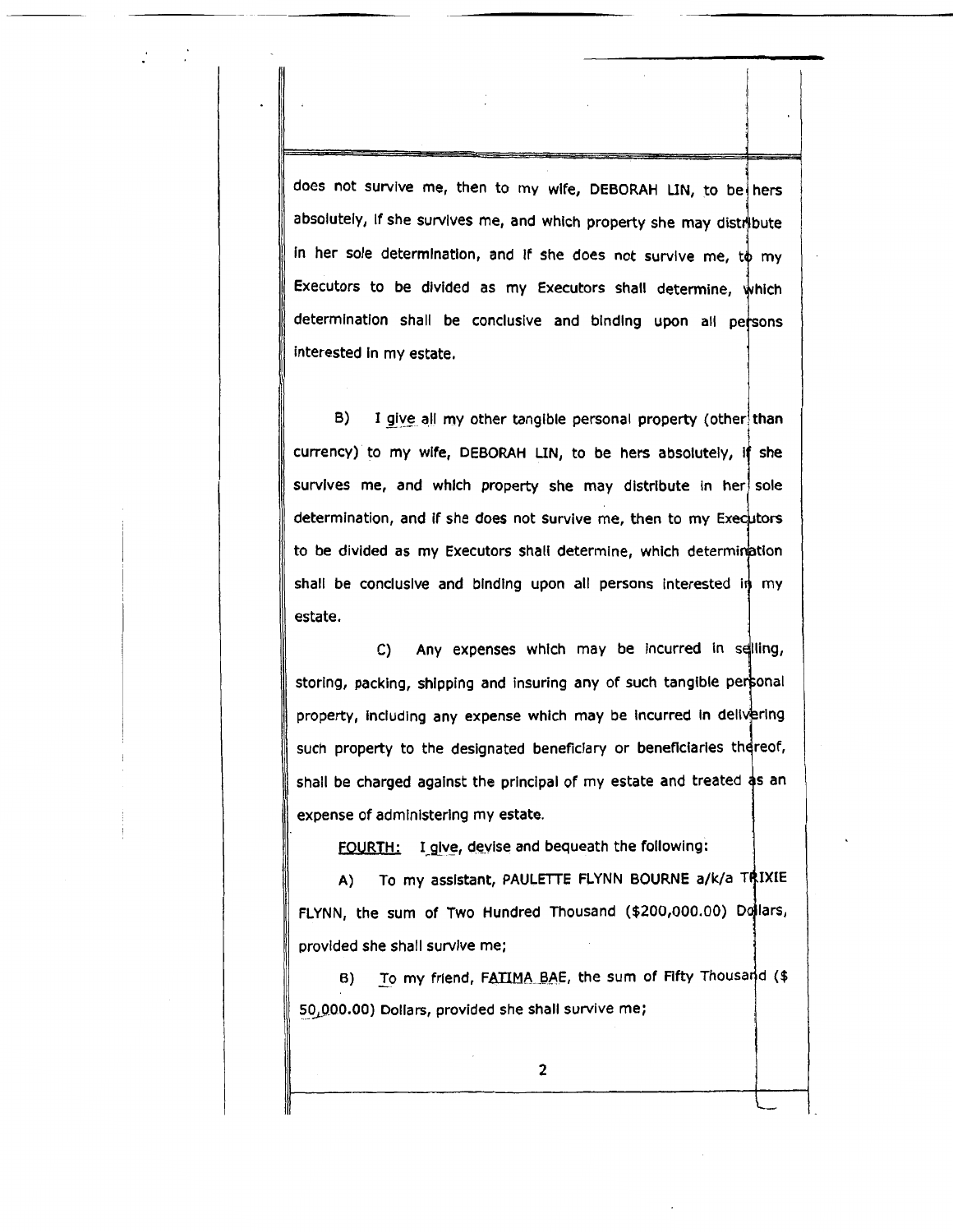C) To my niece, LAURA ANTONACCI, the sum of Five Hundred Thousand (\$500,000.00) Dollars, provided she shall survive me;

D) To my niece, JENNA ANTONACCI, the sum of Five Hundred Thousand (\$500,000.00) Dollars, provided she shall survive me;

E) To my godson, ROBERT JOSEPH PARISH, the sum of One Hundred Thousand (\$100,000.00) Dollars, provided he shall survive me.

F) To my friend, Thomas A. Richardson, the sum of Two Hundred Thousand (\$200,000.00) Dollars, provided he shall survive me;

G) To my friend, Doug Katz, the sum of Fifty Thousand  $( $50,000.00)$  Dollars, provided he shall survive me with the hope that he will use it for the benefit of his son.

FIFTH: I direct my Executors to and I give and grant to the Trust which I have created for the benefit of my beloved son, MICHAEL GANDOLFINI, a first option to purchase all my right, title and interest In Condominium Unit No. SC, together with Parking Space Number 9, located at *429* Greenwich Street, New York, New York at Its fair market value. In the event that said trust does not purchase from my estate Condominium Unit No. SC, together with Parking Space Number 9, located at *429* Greenwich Street, New York, New York then the same shall be a part of my residuary estate and be disposed of in. accordance with the provisions hereinafter contained In this my, Last Will and Testament, regarding the disposition of my residuary estate.

SIXTH: I have provided for my wife, DEBORAH LIN, as set forth in Articles Third and Eighth (B) herein, I have also made other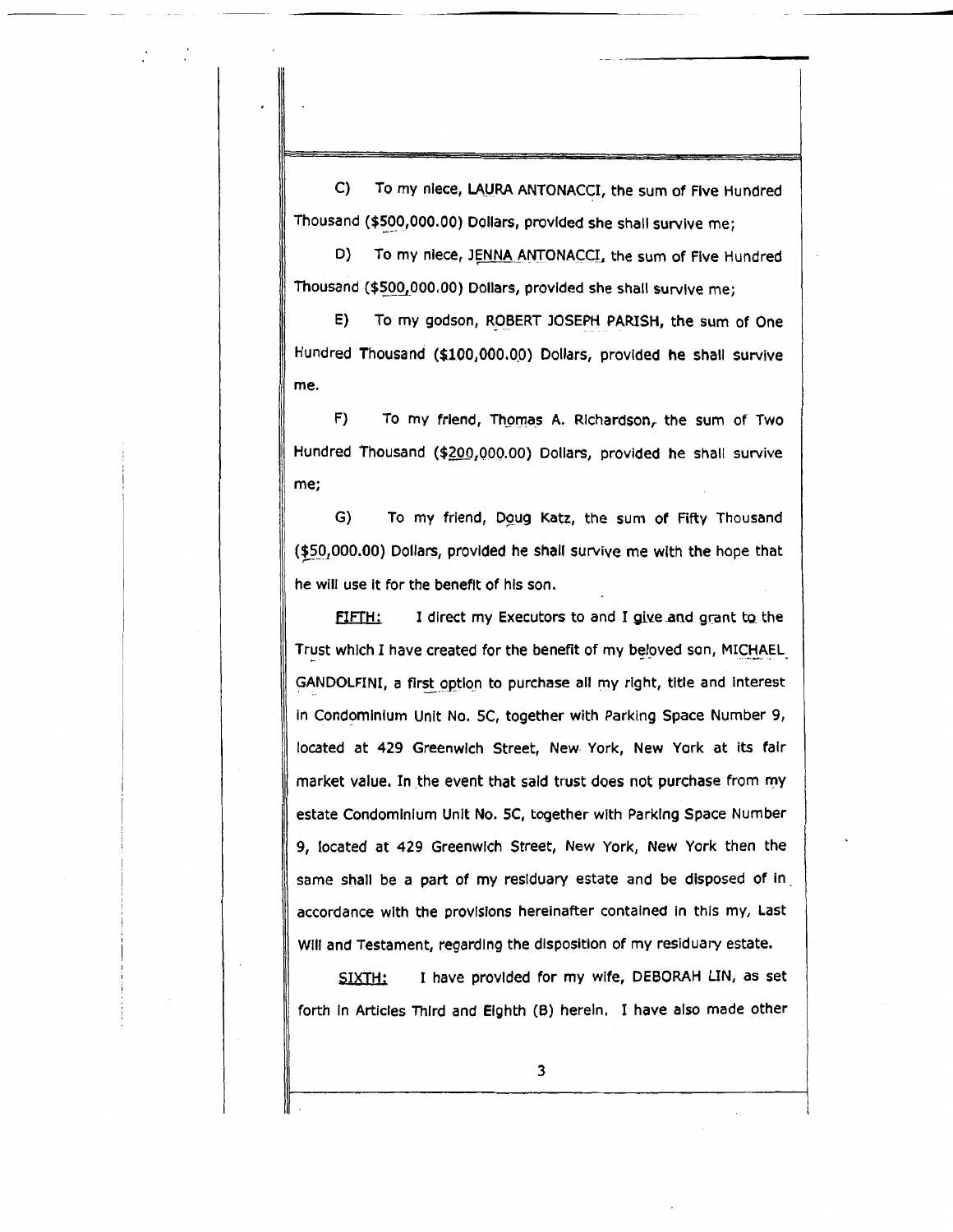provisions for DEBORAH UN and therefore, I am not making any further provisions for her under this, my Last Will and Testament.

SEVENTH: I\_give, devise and bequeath to my Trustees, hereinafter named, IN TRUST NEVERTHELESS, all of my right, title and Interest in and to the house and land which I own in Italy. My Trustees shall hold the same for the benefit of my son, Michael Gandolfini and my daughter, Liliana Ruth Gandolfini. The interest of my son, Michael Gandolfini in this Trust shall be fifty (SO%) percent and the interest of my daughter, Ullana Ruth Gandolfinl shall be fifty (50%) percent. Upon both beneficiaries of this trust reaching the age of twenty-five (25) said property shall be transferred to them In such percentages. It is my hope and desire that they will continue to own said property and keep it In our family for as long as possible.

EIGHTH: A) I give, devise and bequeath all the rest, residue and remainder of my estate, of whatsoever nature and wheresoever situate, Including any lapsed legacies, bequests and devises, (sometimes referred to herein as my "residuary estate") as follows:

i) Thirty Percent (30%) to my sister, LETA GANDOLFINI;

II) Thirty Percent (30%) to my sister, JOHANNA ANTONACCI;

iii) Twenty Percent (20%) to my wife, DEBORAH LIN;

iv) Twenty Percent (20%) to my daughter, LILIANA RUTH GANDOLFINI.

B) In the event that any of the above-named beneficiaries shall predecease me or die with me In or as the result of a common accident or disaster or under such circumstances that it is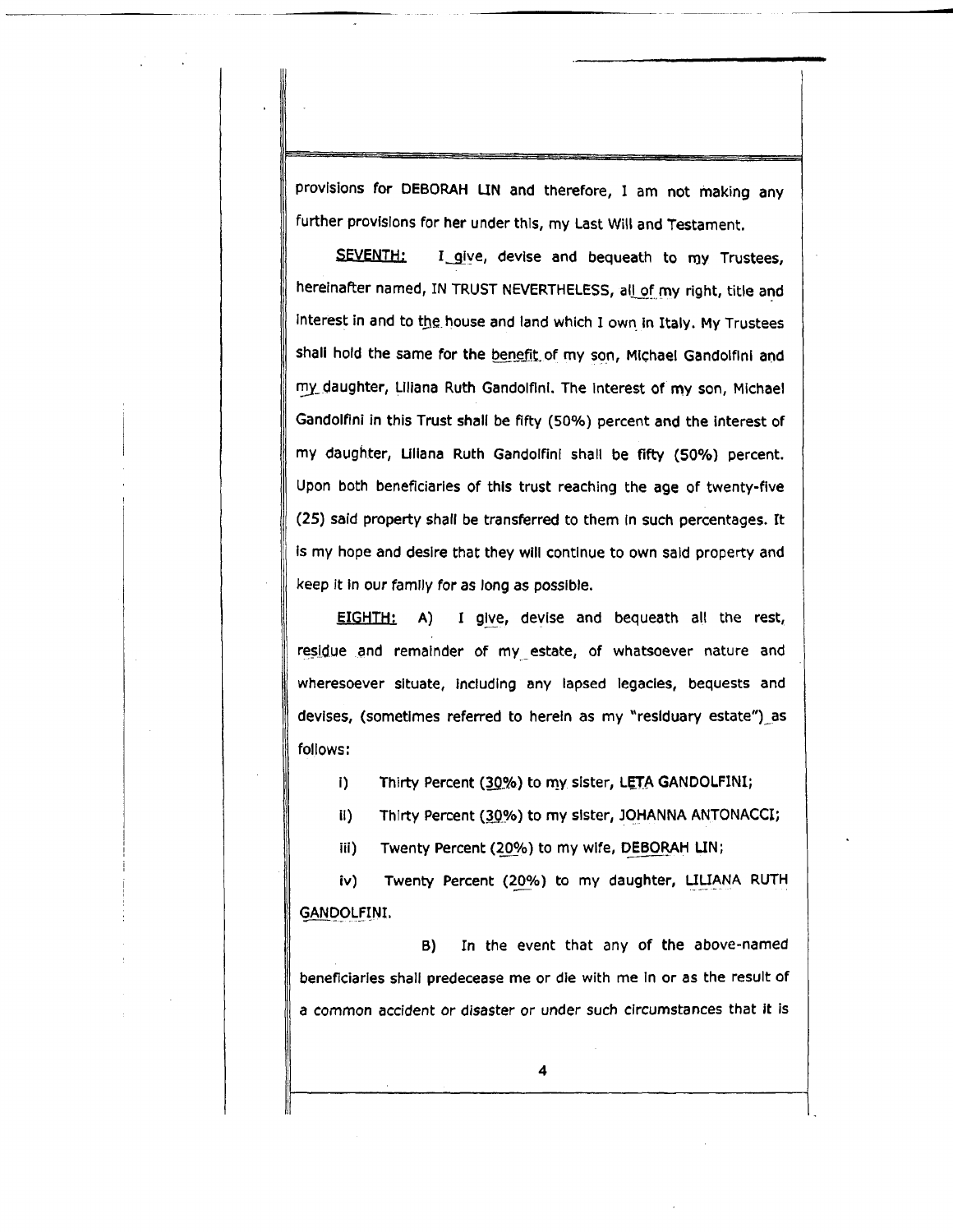doubtful who died first, then the Interest of such a deceased residuary estate beneficiary I give devise and bequeath to the remaining residuary estate beneficiaries in equal shares, share and share alike. In the event that any two of the above-named beneficiaries shall predecease me or die with me In or as the result of a common accident or disaster or under such circumstances that It Is doubtful who died first, then the interest of such a deceased residuary estate beneficiaries I give devise and bequeath to the remaining residuary estate beneficiary.

NINTH: I have in mind my beloved son, MICHAEL GANDOLFINI, but I am not providing for him other than as set forth in this my Last Will and Testament because I have made other provisions for him.

TENTH: Whenever, pursuant to the provisions of this, my Will, any share of my estate or any Income therefrom shall be payable or distributable to any beneficiary who is under twenty-one (21) years of age, the same shall absolutely vest In and belong to such beneficiary, but payment thereof may be deferred, and I authorize my Trustees, in their sole and uncontrolled discretion, to hold the same and to retain the custody and control thereof, and to administer the same on the beneficiary's behalf, and to accumulate the income therefrom, If any, with all the Investment and other powers hereinafter granted to them as Trustees, and 1 direct that they shall apply so much of the Income and principal thereof as in their discretion they may deem advisable and proper from time to time for the support, education and maintenance of such beneficiary, and upon such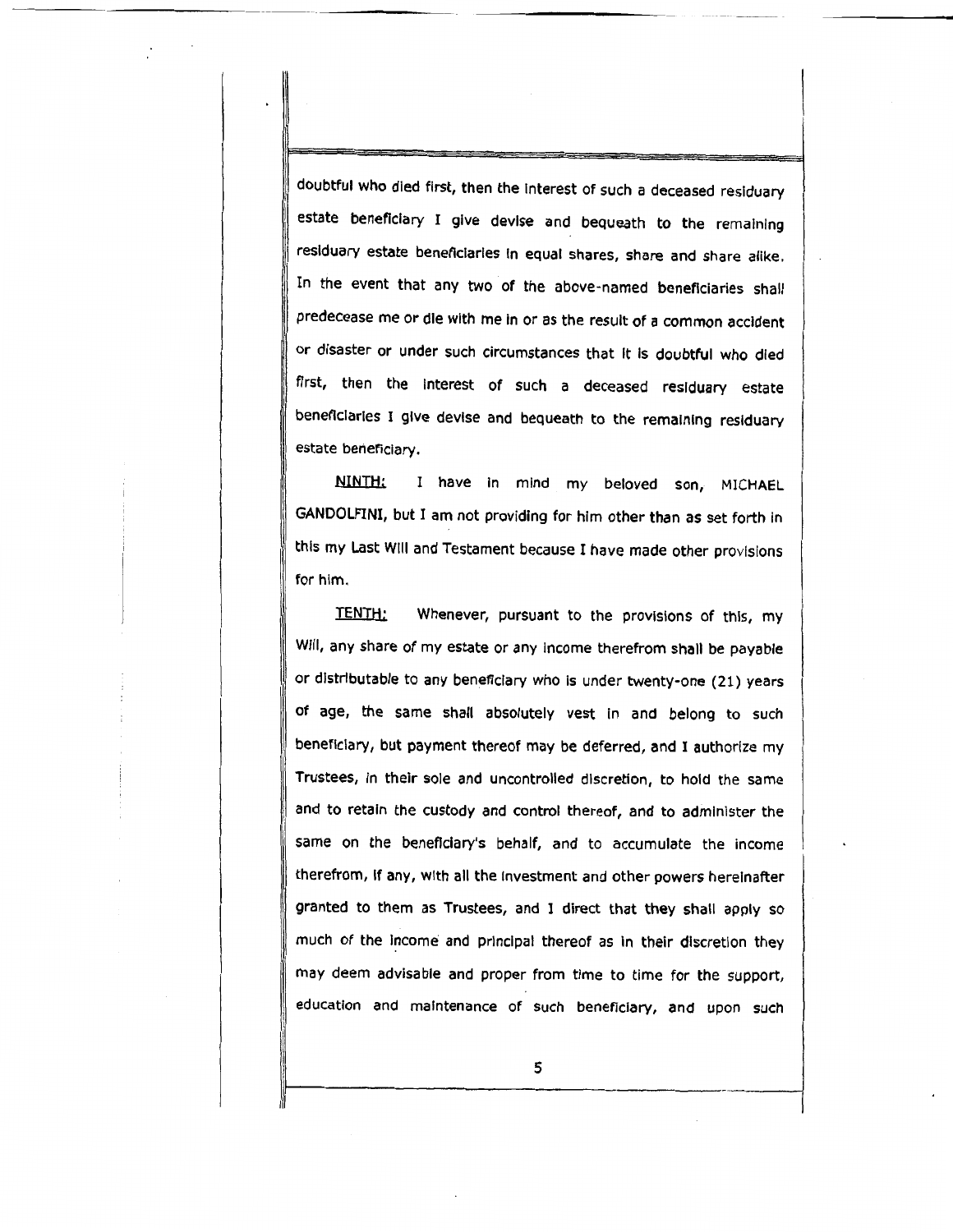beneficiary's attaining the age of twenty-one (21) years, to pay over to such beneficiary whatever principal and Income may then remain In their hands, or In the event such beneficiary shall die prior to attaining the age of twenty-one (21) years, then to the estate of such beneficiary.

ELEVENTH: Any income or corpus to be applied for the use and benefit of a beneficiary under the age of twenty-one (21) years, under the provisions of this Will, may be so applied by the Executors and Trustees either directly or by making payment, without bond, to such beneficiary, or to a guardian of the person or of the property of such beneficiary, or to any head of any household with whom such beneficiary resides, for the use of such beneficiary, In which event the receipt of such beneficiary, parent, guardian or person, as the case may be, shall be a complete discharge to the Executors or Trustees making such payment; such person need not be legally appointed the guardian of such beneficiary, nor shall such beneficiary, guardian or person be obligated to give any accounting for the· disposition of said income or corpus except on the written request of the Executors or Trustees hereunder.

TWELFTH: No principal or income payable or to become payable under any trust created by this Will shall be subject to anticipation or assignment by any beneficiary thereof, or to attachment by or to the Interference or control of any creditor of any such beneficiary, or to be taken or reached by any legal or equitable process In satisfaction of any debt or liability of such beneficiary prior to its actual receipt by the beneficiary.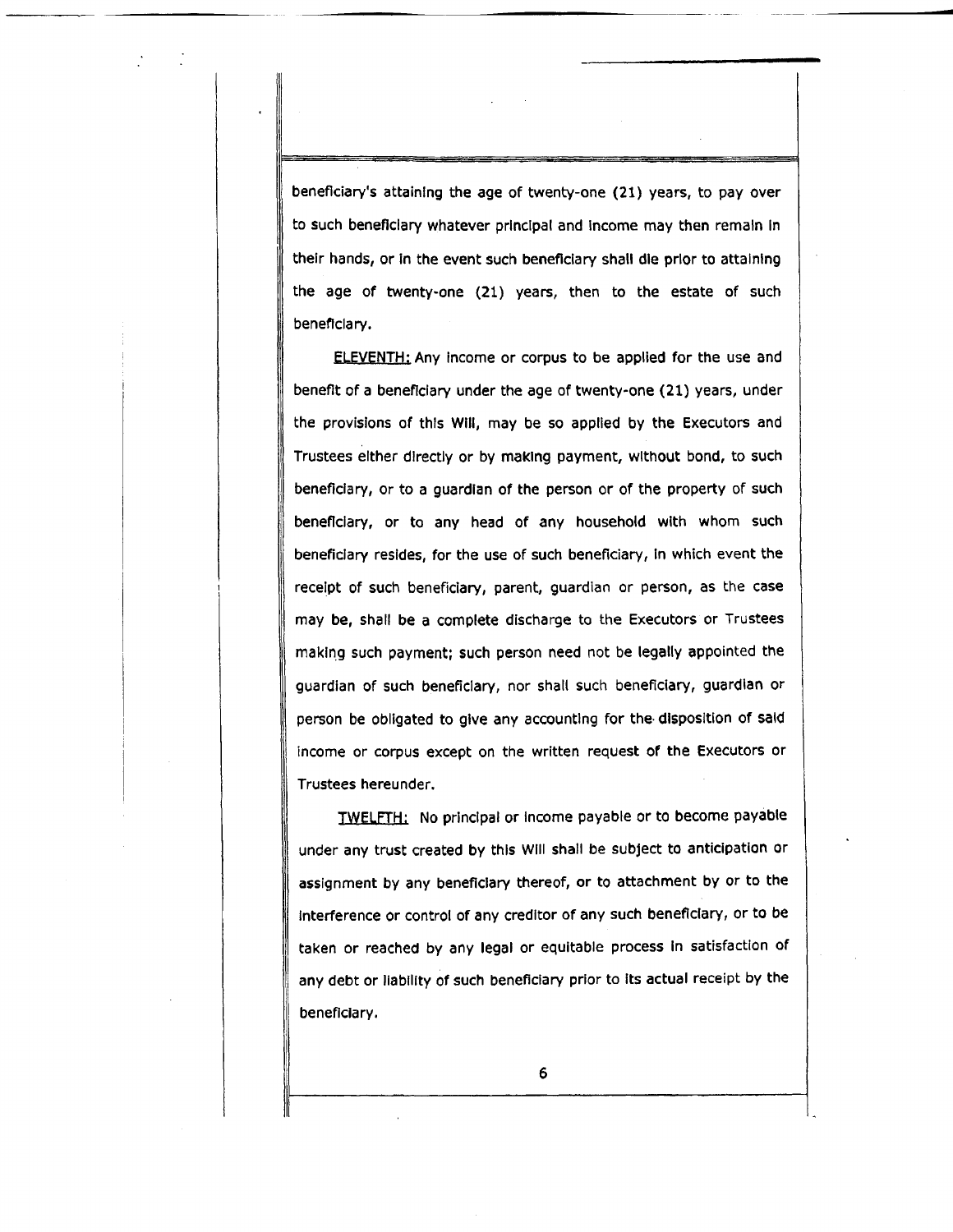THIRTEENTH: In addition to, and not in limitation of, the powers and discretions elsewhere herein granted and conferred by law, I give and grant to my Executors and Trustees, in the administration of my estate and the Powers-in-Trust hereunder and, Insofar as pertinent, In the administration of accumulated Income held hereunder, the following powers and discretions:

A) To retain, In their absolute discretion and for such period or periods as shall seem advisable to them, all or any part of the property owned by me at the time of my death, the property received at the commencement of any Trust and the property received in substitution therefore.

B) To Invest and reinvest the funds of my estate or of any Trust, In property of any kind, real, personal, mixed or chooses in action, irrespective of any statute, case, rule or custom limiting the investment of estate or Trust funds.

C) To continue and to operate any business or interest therein I may own at the time of my death for such time as they shall deem advisable; to engage In any other business; to become or remain a partner, general or special, In any business; to incorporate any such business and hold the stock thereof as an investment; and to provide capital for and employ agents to manage and operate any such business without liability or Indebtedness resulting from the operation thereof if the management is selected with reasonable care.

D) To sell at public or private sale, exchange, mortgage, lease (although the term of the lease may extend beyond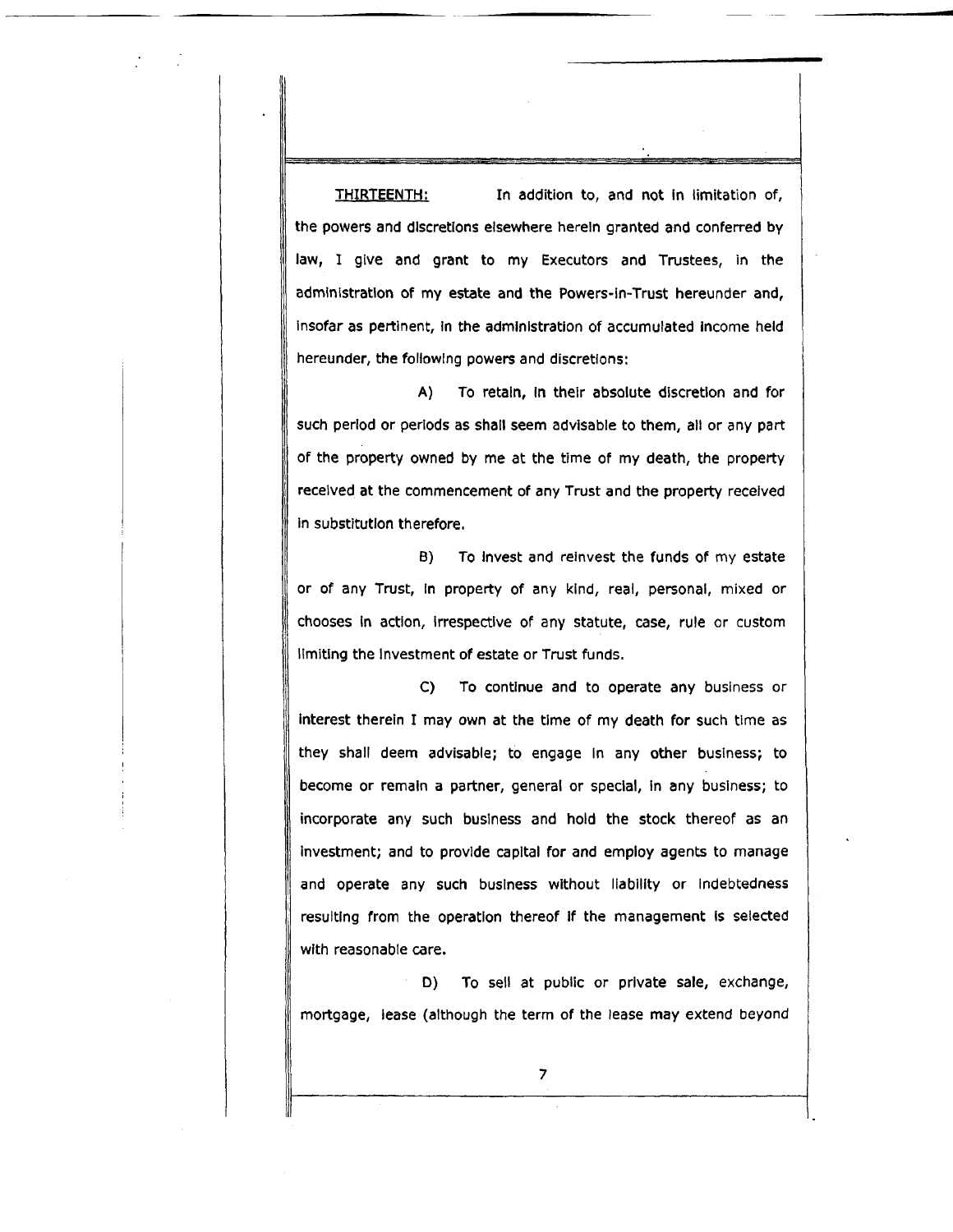the term of any Trust) and otherwise manage and deal with real estate and rights below and above its surface.

E) To exercise all rights as the owner of securities including, among others, the right to vote by proxy, participate in reorganizations and voting Trusts and hold stock in their own names, jointly or severally, or In the name of a nominee, with or without disclosing the fiduciary relationship. ·

F) To carry out the terms of any agreement I may have entered Into to sell all or any part of any property or any Interest I may own in any business at the time of my death.

G) To borrow money and mortgage or pledge the property of my estate or any Trust as security therefor; to advance money for the protection of my estate or any Trust and secure such advances by a lien on the property of my estate or any Trust; and to advance Income to beneficiaries and secure such advance by a lien on the future benefits of such beneficiaries.

H) To make allotments and distribution in kind without regard to the Income tax basis of any assets.

I) To compromise and arbitrate claims In favor of or against my estate or any Trust.

J) To determine, in their sole discretion, what is Income or corpus of my estate or any Trust and to apportion and allocate all receipts, credits, disbursements, expenses and charges to income or corpus as they shall deem proper and, except insofar as they shall exercise such discretion, matters relating to the rights of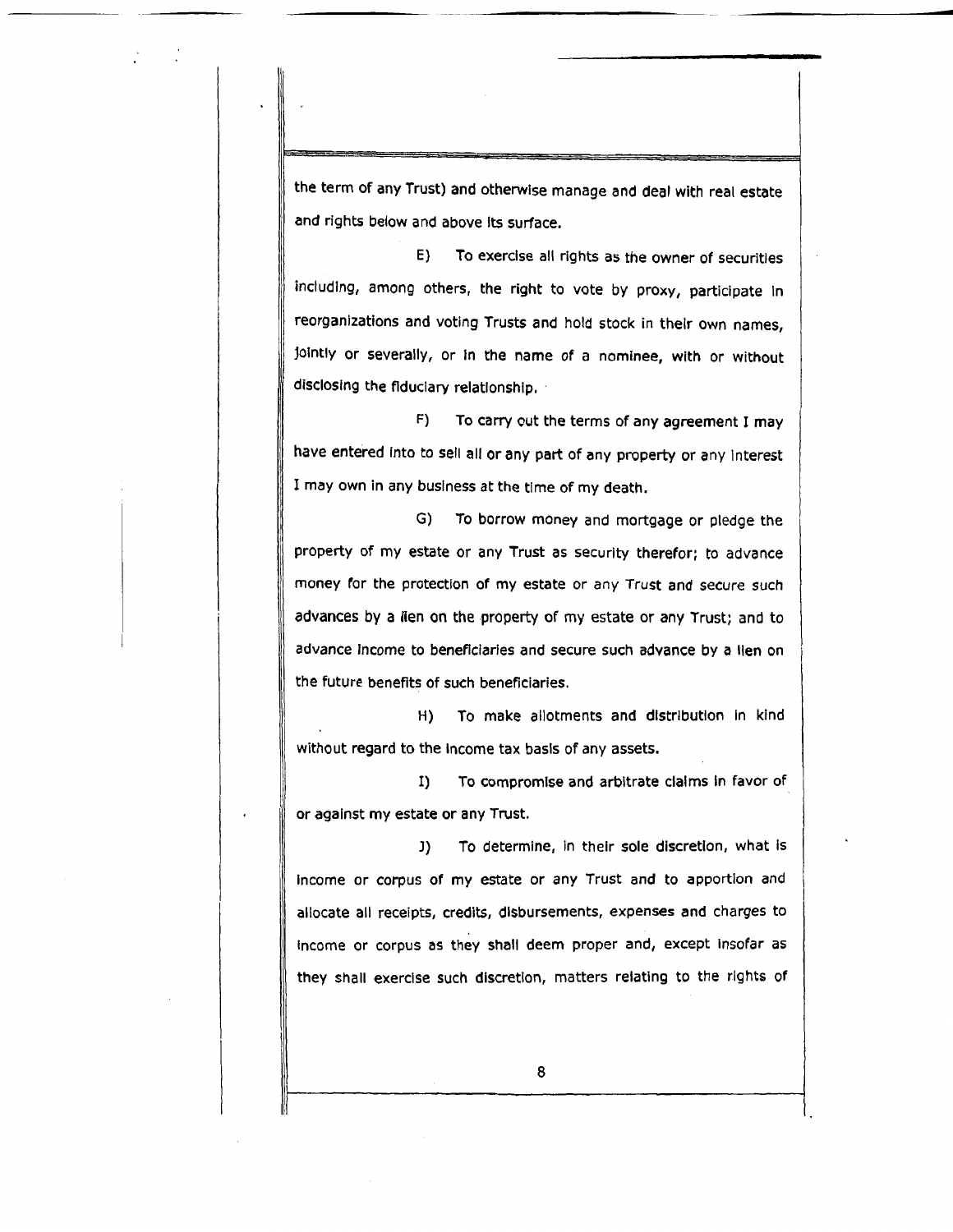beneficiaries among themselves as to corpus and Income shall be governed by the rules of law applicable from time to time.

K) To deduct from the income of my estate or any Trust a reserve for depreciation of any depreciable asset and to authorize the Income beneficiary thereof to take such deduction or to apportion such deduction between themselves, as fiduciaries, and the income beneficiary in such manner as they shall deem proper.

L) To sell property to or purchase property at public or private sale from any Trust created hereunder with the proceeds or funds from any such other Trust for a consideration equal to the then fair market value of the property notwithstanding that they may be the fiduciaries of both the selling and purchasing Trust.

M) To execute and deliver any written Instruments which they may deem advisable to carry out any power, duty or discretion granted to them, and all persons shall be fully protected in relying upon their power to execute every such instrument and no one shall be obligated to see to the application by them of any money or property received by them pursuant to the execution and delivery of any such instrument.

N) Whenever they shall have the right to elect whether any Item of expense connected with the administration of my estate or of any Trust shall be claimed as a deduction for Income tax purposes or claimed, Instead, as a deduction for estate tax purposes to exercise such right of election in such manner as they may, in their absolute discretion, determine to be advisable even though the manner in which such election Is exercised may result in an advantage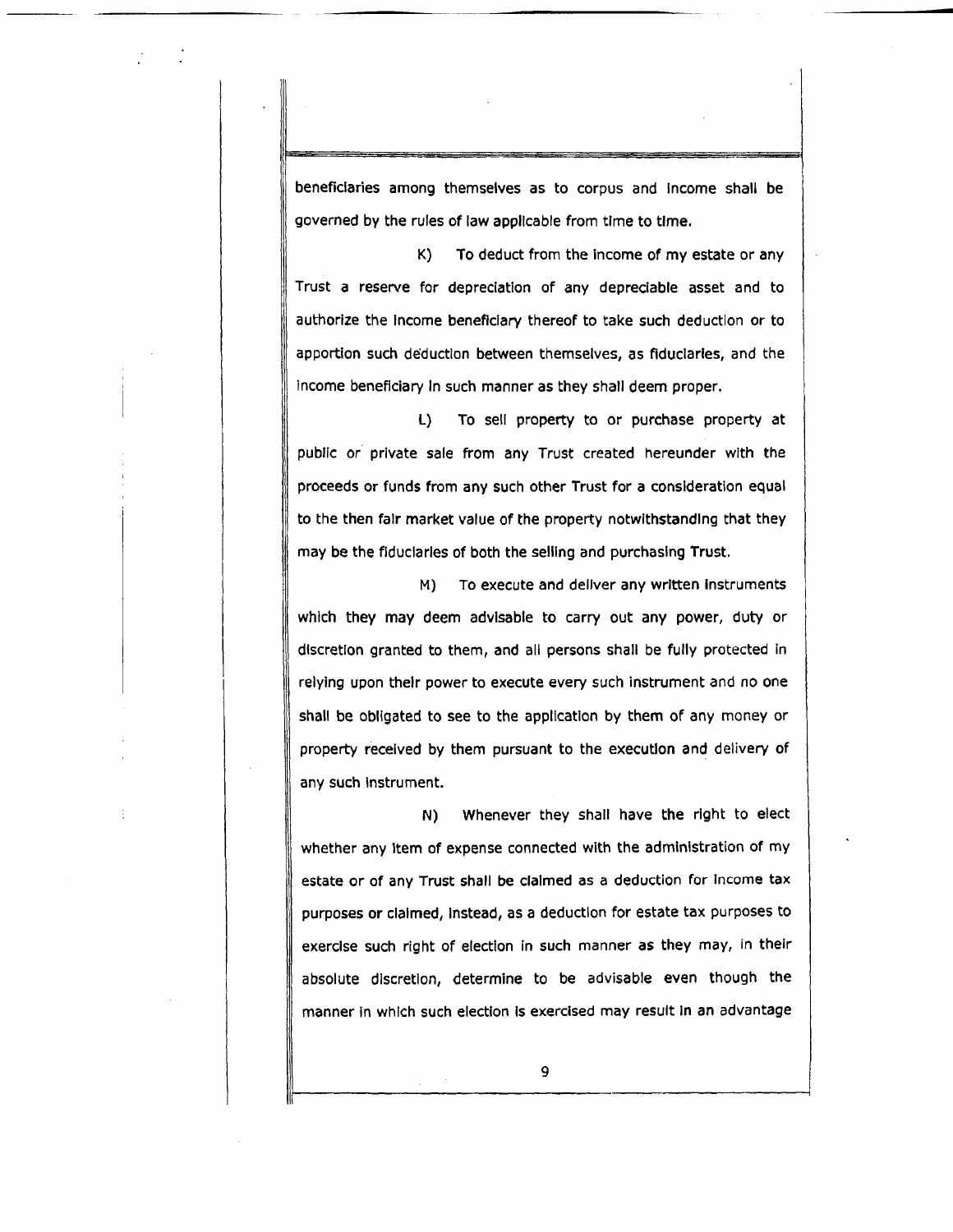or disadvantage to any beneficiary as compared with any other beneficiary.

0) Whenever required to make a distribution or transfer of all or a part of the assets of my estate or of any Trust, to retain therefrom assets sufficient, in their judgment, to cover any liability which may then or later be imposed upon them Including, but not limited to, their liability for estate, inheritance, income or other taxes, until such liability shall have been finally determined.

P) The Executors and Trustees shall have sole custody of all securities, papers, personal property and cash comprising my probate or Trust estate and solely perform all ministerial duties. No Individual Executor or Trustee shall be obligated, but may If he wishes to sign or countersign checks for the disbursement of estate or Trust funds.

Q} All powers, duties and discretionary authority granted to the Executors and Trustees may be exercised by them without posting any bond, without obtaining any order from or the approval of any Court and without any notice to or consent of anyone. The Executors and Trustees are not to be answerable for any loss that does not occur through their own default or negligence. A successor Executor or a successor Trustee shall succeed to all the powers, duties and discretionary authority of the original Executors and Trustees.

R) To hold, manage, invest and account for the Trusts created hereunder, in whole or in part, in solido, in one or more consolidated funds as they, in their sole discretion, may from time to time determine. In such event, the division of such funds into the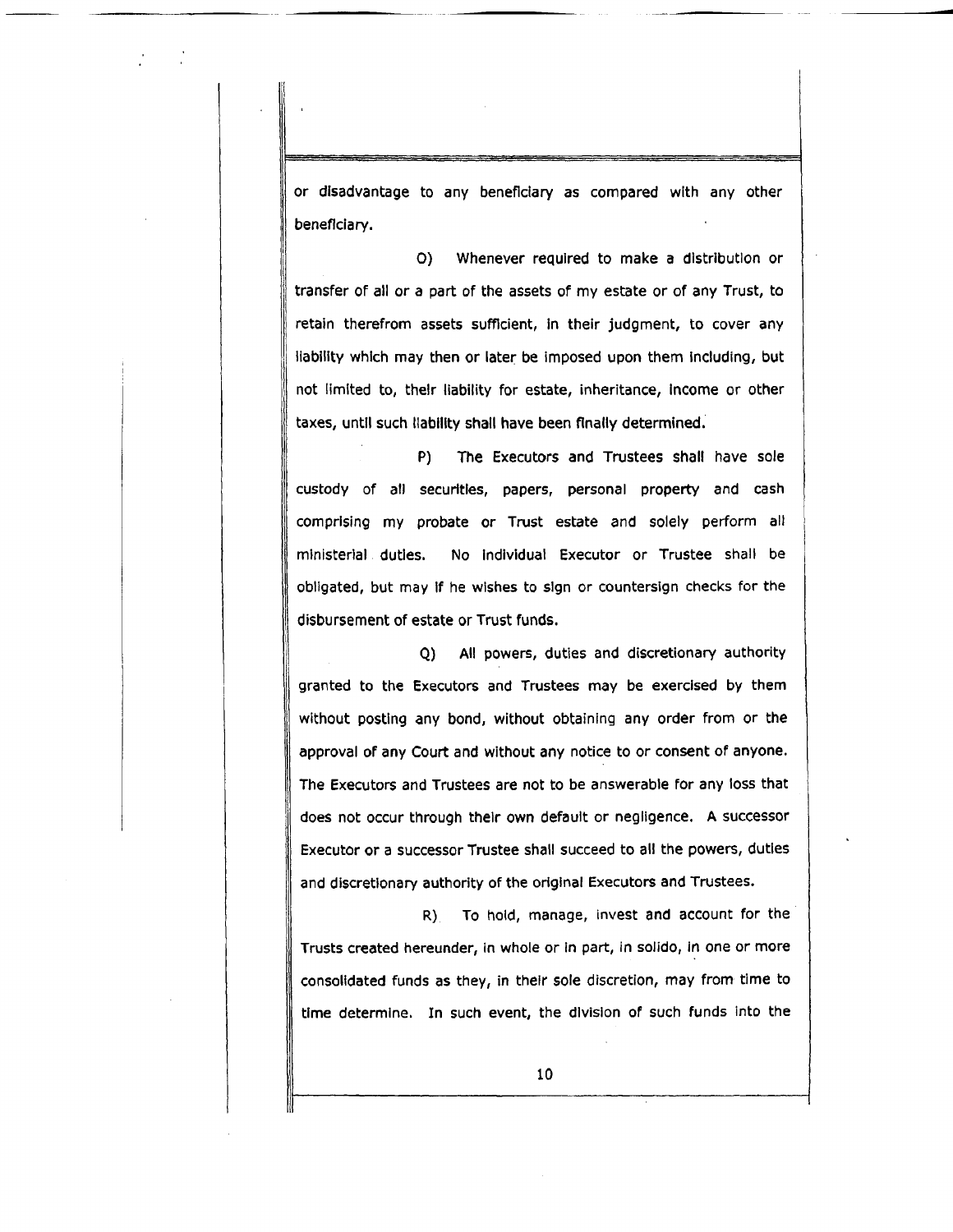Trusts need be made only on the Trustees' books of account in which each Trust shall be proportionately charged and credited. No such consolidation holding, however, shall be deemed to defer or postpone the vesting or distribution, in accordance with the terms of this, my Will, of any property held in Trust.

5) Any Executor or Trustee may, with the consent of the other, delegate any or all of his or her or its powers, duties and discretions to any other Executor or Trustee by an instrument in writing and may revoke such delegation at will in the same manner.

T) To employ brokers, banks, custodians, Investment counsel, attorneys, accountants and such other agents, professional or otherwise, and to delegate to them such of their duties, rights and powers as they may determine and for such periods as may be deemed proper without liability for any mistake or default of any such person selected or retained with reasonable care and prudence and to pay them, or any of them, reasonable compensation which shall be deemed part of the expenses of my estate or of the Trusts or Powers-in-Trust hereunder, as the case may be.

U) In case it shall become necessary or proper to divide all or any part of my estate or any Trust hereunder into parts or shares or to distribute the same, to make such division or distribution, in their discretion, in money, in kind, or partly in money and partly in kind; and, if such division is for the purpose of enabling any asset to be held pursuant to a Trust or a Power-in-Trust, to effect such division, In whole or In part, In their sole discretion, by allocating to each part or share an undivided interest In such asset.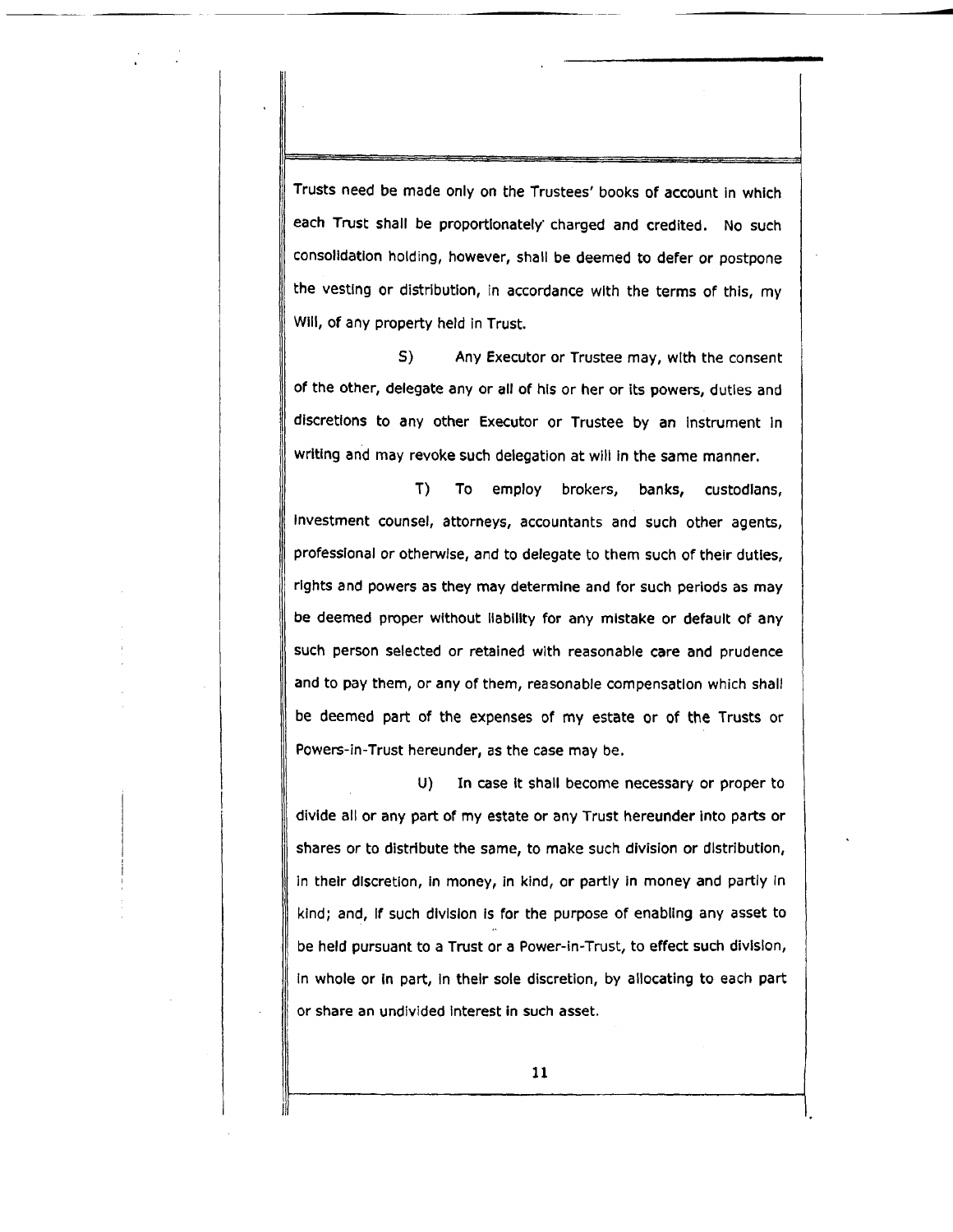V) In the event It shall be necessary or proper for my Executors or Trustees to distribute any part of my estate or any Trust hereunder, then and In their sole and absolute discretion, they shall have the power to make non-pro-rata distributions.

W) To join with my wife in filing any income tax return for any year in which such joinder is permitted by law and to pay all or such ratable share of any taxes thereon as they shall deem proper and to consent to any gifts made by my wife during my lifetime as having been made one-half by me for the purpose of any gift tax law, and the exercise of such authority shall be final and conclusive and not subject to question by any persons.

FOURTEENTH: A) I hereby nominate, constitute and appoint my wife, DEBORAH LIN, my sister, LETA GANDOLFINI, and my attorney and friend, ROGER S. HABER, as Go-Executors of this, my Last Will and Testament. In the event that DEBORAH LIN or LETA GANDOLFINI or ROGER S. HABER shall predecease me, fail to qualify, resign or cease to act as Executor for any reason whatsoever, then I. direct that the remaining Co-Executors or sole remaining Co-Executor may continue to act as such without the necessity or appointing substitute or successor Co-Executors in the others place and stead. I direct that my Co-Executors, whether acting together or singly or in any combination, shall not be required to furnish any bond or other security for the faithful performance of their duties In any jurisdiction whatsoever, any law to the contrary notwithstanding.

B) I hereby nominate, constitute and appoint my wife, DEBORAH LIN, my sister, LETA GANDOLFINI, and my attorney,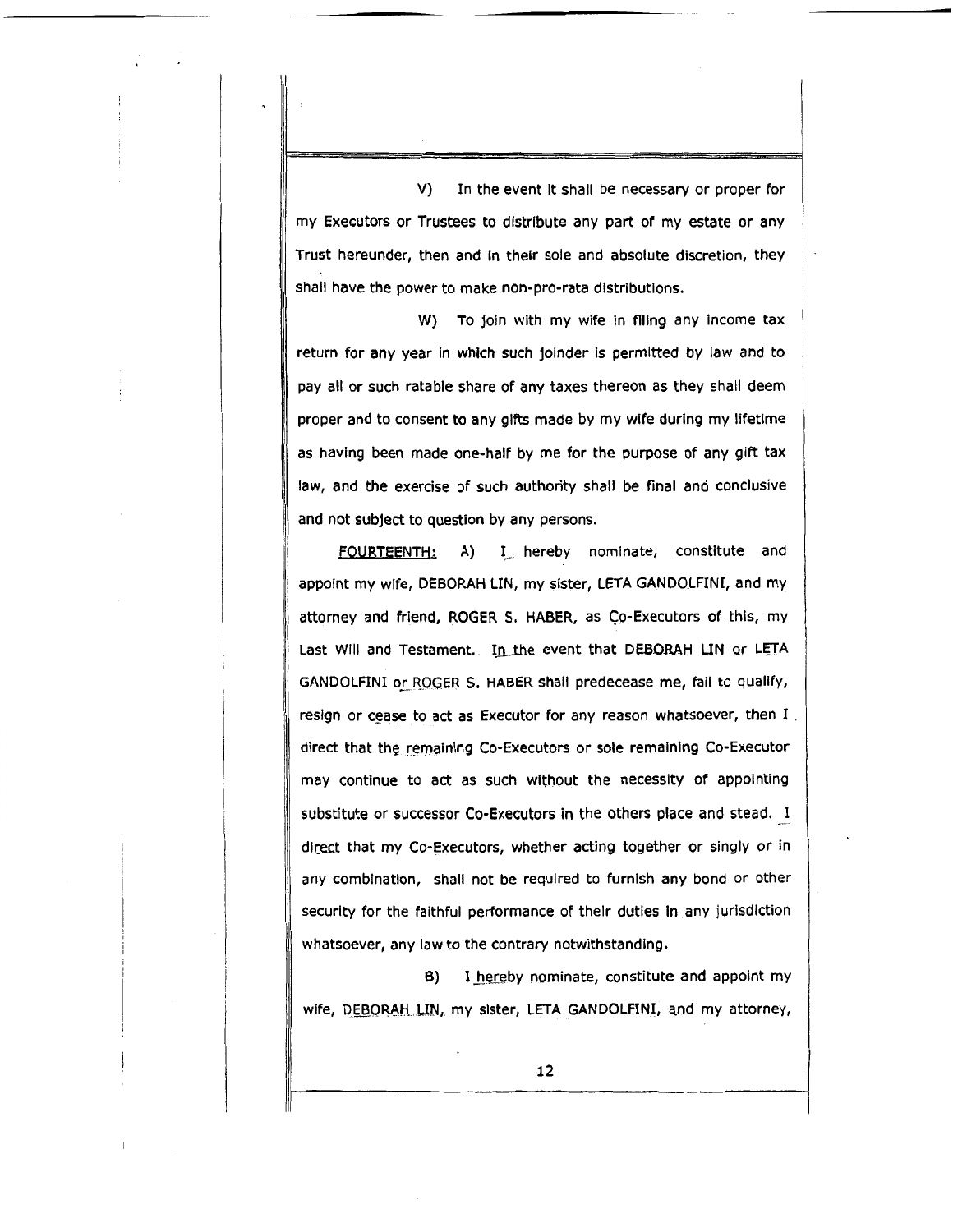ROGER S. HABER, as Co-Trustees of the Powers-in-Trust created under this, my Last Will and Testament. In the event DEBORAH LIN or LETA GANDOLFINI or ROGER S. HABER shall predecease me, resign, fail to qualify or cease to act as Co-Trustee for any reason whatsoever then I nominate, constitute and appoint my sister, JOHANNA ANTONACCI, as substitute or successor Co-Trustee hereunder. I direct that my Co-Trustees, whether serving together or singly or in any combination, shall not be required to furnish any bond or other security for the faithful performance of their duties in any capacity in any jurisdiction whatsoever, any law to the contrary notwithstanding.

C) No Individual Executor or Trustee acting hereunder shall be liable or responsible for the neglect or default of any other Executor or Trustee nor for the neglect or default of any agent selected or appointed with reasonable care, and my individual Executors and Trustees shall not be liable or accountable for any act performed, permitted or omitted by them, or by reason of any loss or diminution in value suffered by my estate or any Trust herein established except for acts of fraud or gross negligence. No fiduciary at any time acting hereunder shall be required to file periodic accountings in the court in which this Will shall be admitted to probate, but such fiduciary may do so at any time or times if he or she shall deem the filing of any such accounting advisable.

FIFTEENTH; In the event that the mother of a minor child of mine, predeceases me or cannot serve as guardian of such child for any reason whatsoever, then I appoint my sister, **LETA** GANDOLFINI, as Guardian of my minor children. In the event the mother of a minor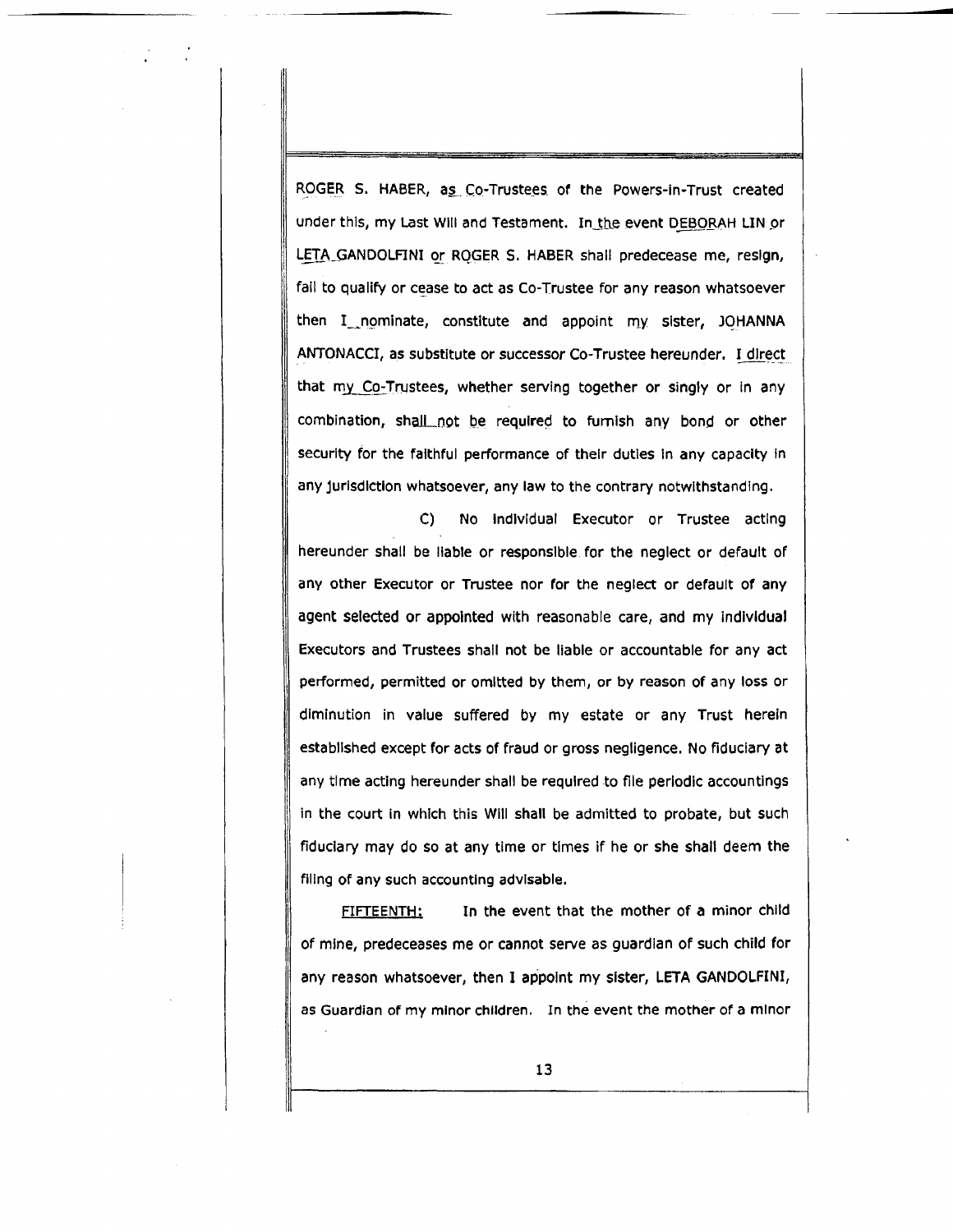child of mine and LETA GANDOLFINI, both predecease me or cannot serve as guardian of such child for any reason whatsoever, I hereby appoint my sister, JOHANNA ANTONACCI, as substitute or successor Guardian hereunder. I direct that my Guardian and my substitute or successor Guardian shall not be required to furnish any bond or other security for the faithful performance of her duties in any jurisdiction whatsoever, any law to the contrary notwithstanding.

SIXTEENTH: No person dealing with my Executors, Trustees or Guardians shall be required to see to the application of any property paid or delivered to them, or to Inquire Into the expediency or propriety of any transaction, or the authority of my Executors or Trustees or Guardians to enter into and consummate the same upon such terms as they may deem advisable.

SEVENTEENTH: If any beneficiary or beneficiaries under this Will, and I, or any person upon whose death such beneficiary or beneficiaries would have otherwise become entitled to receive any income or principal hereunder should die in a common accident or disaster, or as a result of a common accident or disaster, or under such circumstances that It Is doubtful who died first, then all of the provisions of this Will shall take effect in like manner as if such beneficiary or beneficiaries had predeceased me or such other person, as the case may be.

IN WITNESS WHEREOF, I have subscribed and sealed and do publish and declare these presents as and for my Last Will and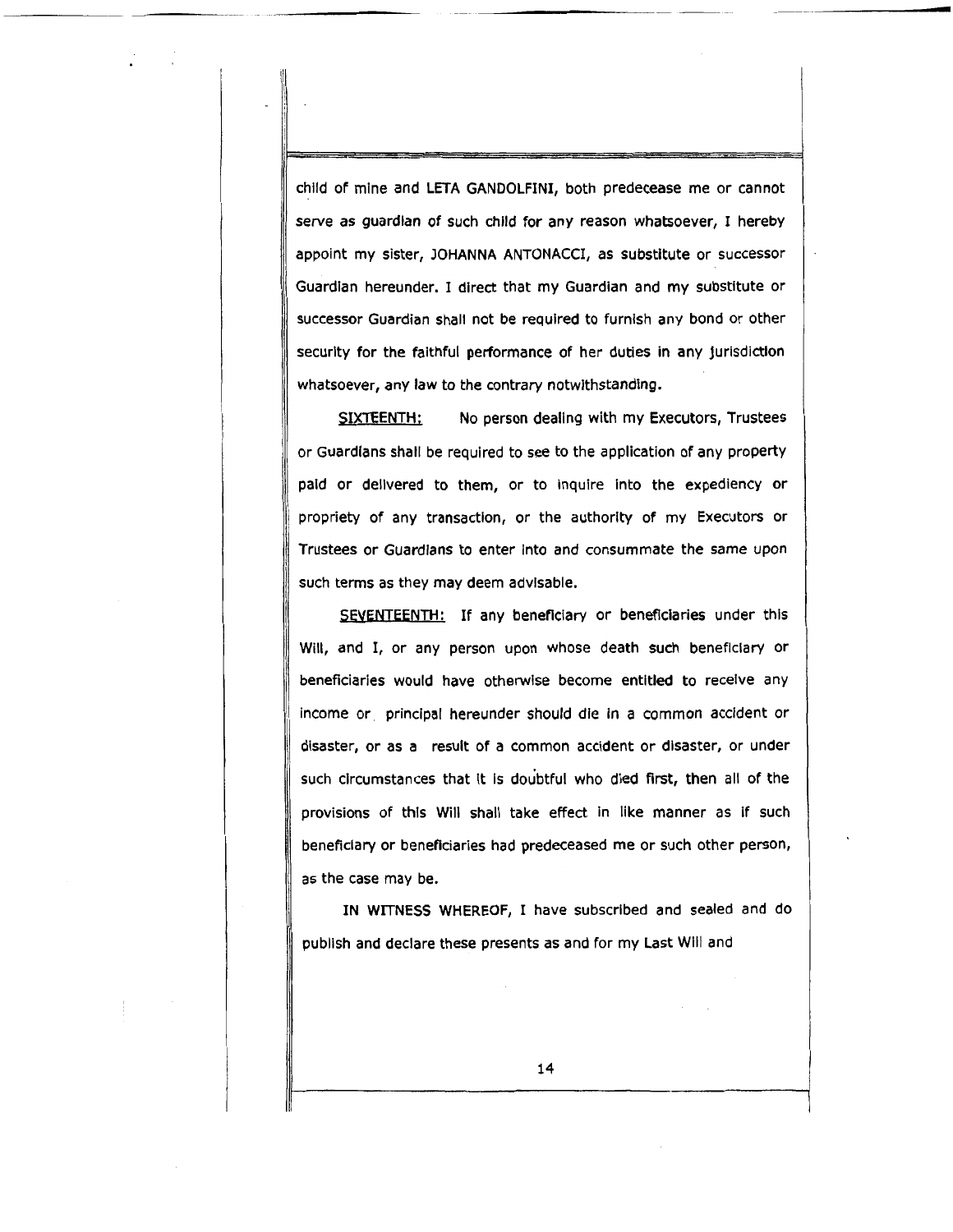.  $\|$ Testament in the presence of the witnesses attesting the same the  $11$  day of  $\theta$ ccm be the year Two Thousand and Twelve. Jene Dandy (L.S.) The above instrument, consisting of fifteen (15) pages, of which this is the fifteenth  $(15<sup>th</sup>)$  page, was, at the date thereof, subscribed, sealed, published and declared by the Testator, JAMES GANDOLFINI, as and for his Last Will and Testament in the presence of us and each of us, who, at his request, In his presence and In the presence of each other, have hereunto subscribed our names as witnesses thereto the  $_{-1}$ 4  $\rm _{H}$  day of Decorde 2 in the year Two Thousand and Twelve.  $\mathbf{1}$   $\mathbf{1}$   $\mathbf{2}$ \lr~tt«Ak residing at *5U* LA./. *Jt?Jr.f 5r. =if./rukr-A* b <sup>I</sup>  $\mathbf{v}$  and  $\mathbf{v}$  and  $\mathbf{v}$  and  $\mathbf{v}$  and  $\mathbf{v}$  and  $\mathbf{v}$  and  $\mathbf{v}$  and  $\mathbf{v}$  and  $\mathbf{v}$  and  $\mathbf{v}$  and  $\mathbf{v}$  and  $\mathbf{v}$  and  $\mathbf{v}$  and  $\mathbf{v}$  and  $\mathbf{v}$  and  $\mathbf{v}$  and  $\mathbf{v}$  and  $N$ u You,  $N$  10036 residing at 91-15 31st Amue htff *2-F*   $\epsilon$ as $T$  $\epsilon$ lmhut  $k$ ,  $\mu$  $y$  $\mu$ 369 residing at <u>4050 Qanman st</u> *pp16*63 €/mlwr:tf M/ //:{73 15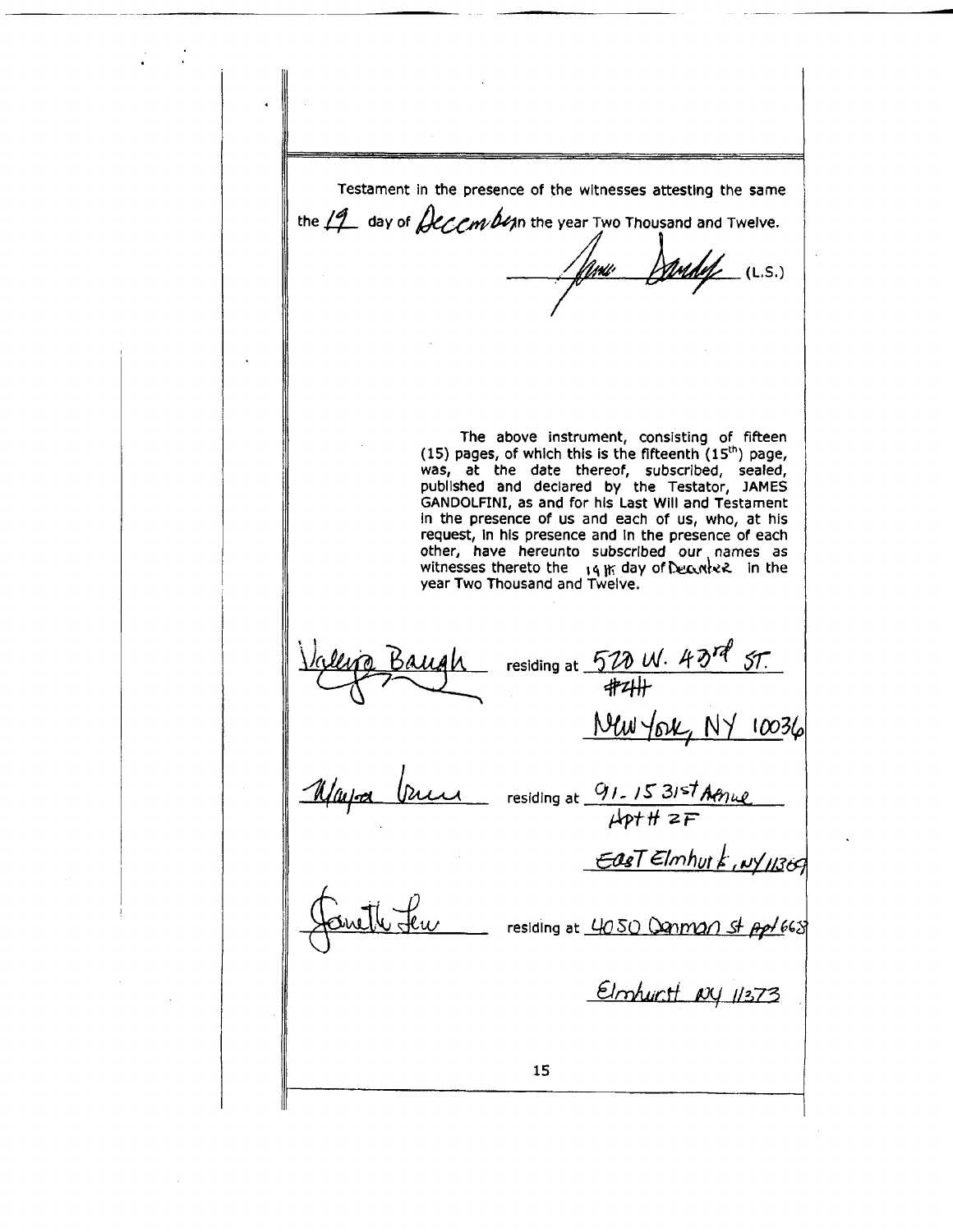State of  $N_{EW}$  / $_{Cex}$  $\lambda$ ) ss: County of New York

 $\mathcal{F}^{\mathcal{A}}_{\mathcal{A}}$  .

Each of the undersigned, individually and severally, being duly sworn, deposes and says:

The within Will was subscribed In our presence and sight at the end thereof by JAMES GANDOLFINI, the within named Testator on the \ 191% day of December at

 $^{2012}$ , Kaad toe + Haber, LLP 245  $\bar{\tau}$ ft Avenue, New Yeet, NY 100/6

Said Testator at the time of making such subscription, declared the instrument so subscribed to be his Last Will.

Each of the undersigned thereupon signed his or her name as a witness at the end of said Will at the request of said Testator, In his presence and sight and in the presence and sight of each other.

Said Testator was, at the time of so executing said Will, over the age of eighteen years and, in the respective opinions of the undersigped, of sound mind, memory and understanding and not under any restraint or in any respect Incompetent to make a Will.

Said Testator, in the respective opinions of the undersigned, could read, write and converse in the English language and was suffering from no defect of sight, hearing or speech, or from any other physical or mental impairment which would affect his capacity to make a valid Will. The Will was executed as a single, original instrument and was not executed in counterparts.

Each of the undersigned was acquainted with said Testator at such time and makes this affidavit at his request.

The within Will was shown to the undersigned at the time this affidavit was made and was examined by each of them as to the signatures of said Testator and of the undersigned.

The foregoing instrument was executed by said Testator and witnessed by each of the undersigned affiants under the supervision<br><sup>of</sup> V4\εκις. βαυα. γ an attorney-at-law.

| WITNESSES:                                                 |
|------------------------------------------------------------|
|                                                            |
|                                                            |
|                                                            |
| $19^{4}$<br>Sworn to before me this                        |
| becamber day of<br>, 2012.                                 |
| Notary Public                                              |
| <b>BERROWTTE SHOWS</b><br>MOTARY PUES OF SHER OF NOW YOU A |
| $M_2 - 1 - 5 - 518$<br>Quelified in JAY . County<br>16     |
| My Commission Expires 6/2 ?                                |